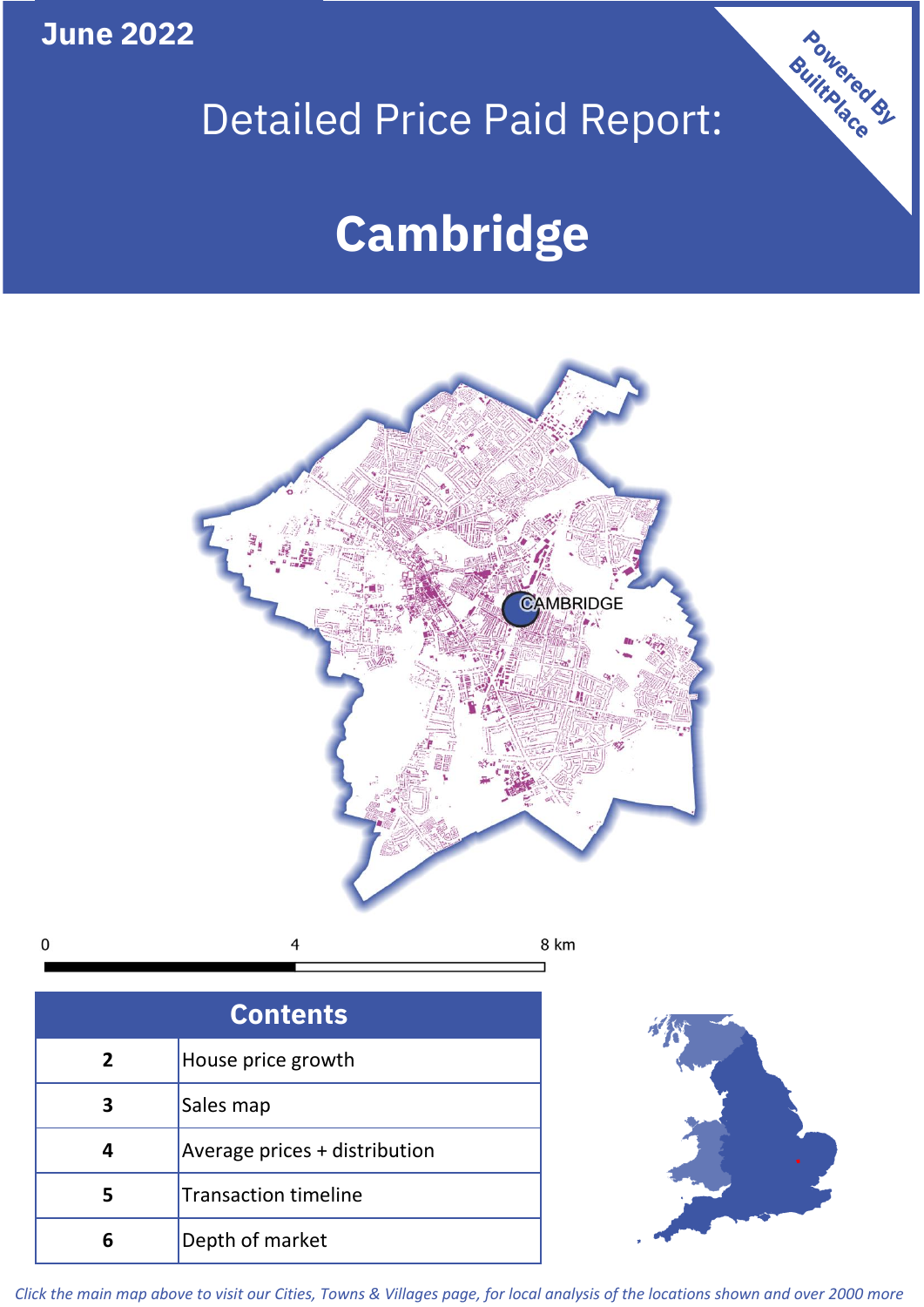#### **Headline Data**

|                     | <b>Current level</b> | 3 month | <b>Annual</b> | 5 year   | 10 year  |
|---------------------|----------------------|---------|---------------|----------|----------|
| <b>House prices</b> | £508,914             | 6.1%    | 8.8%          | 16.5%    | 73.7%    |
| <b>Transactions</b> | 1,317                | $-9.7%$ | 14.7%         | $-20.4%$ | $-14.2%$ |

## **House Price Growth (April 2022 data)**

#### *Annual Change in House Prices*



House prices in Cambridge grew by 8.8% in the 12 months to April 2022 (based on 3-month smoothed data). By comparison national house prices grew by 10.7% and prices in the East of England grew by 11.6% over the same period.

Cambridge house prices are now 77.7% above their previous peak in 2007, compared to +64.9% for the East of England and +52.9% across England.



#### *Year-To-Date Change in House Prices, December to April*

Local prices have grown by 5.3% in 2022 so far, compared to growth of 2.4% over the same period last year.

#### *Source: OS OpenData; UK House Price Index (Contains HM Land Registry data © Crown copyright)*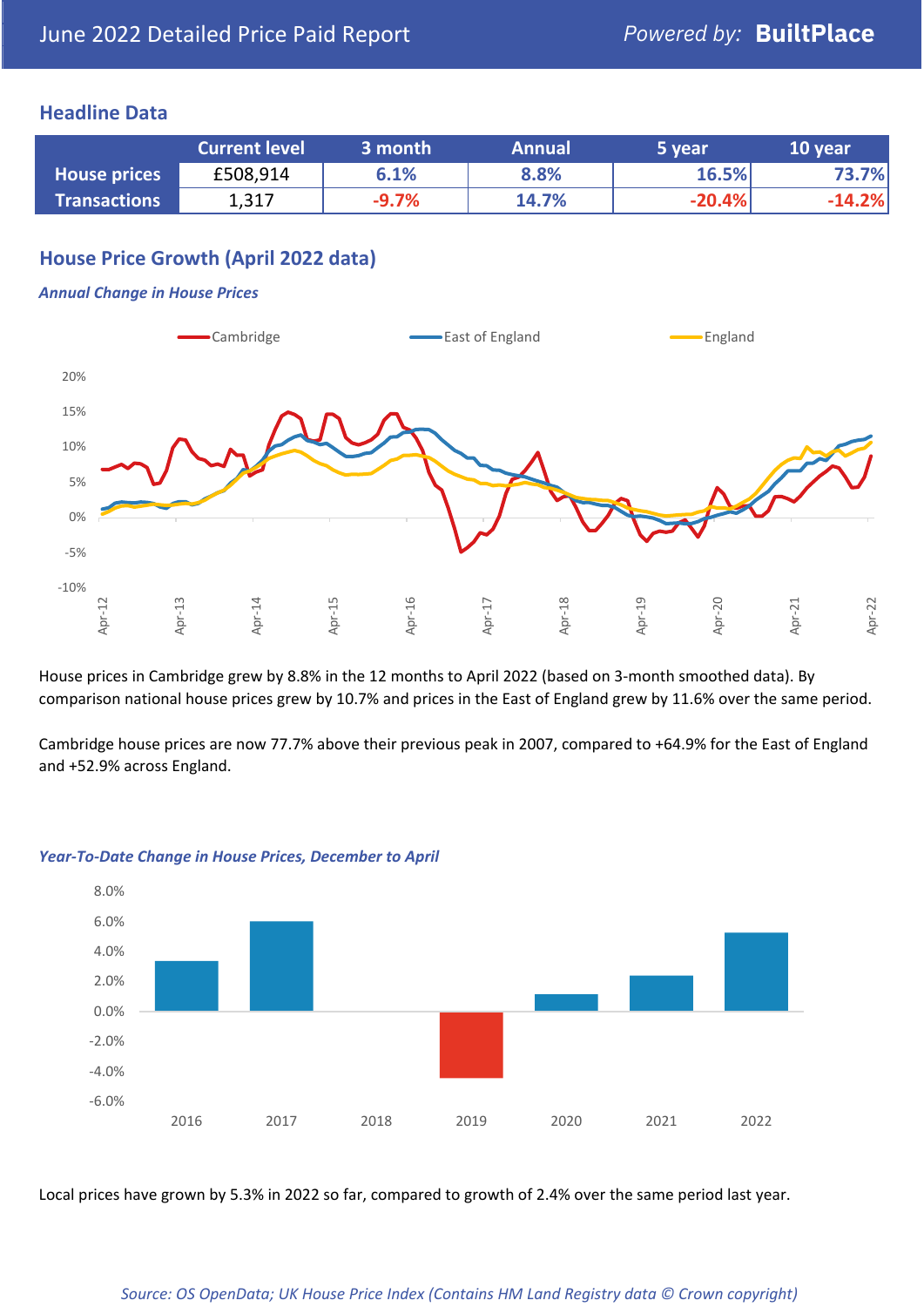## **House Price Map**

*12 months to April 2022*



*Each point is one postcode, coloured by the average value relative to all sales in this local authority (price bands are LA-specific quintiles).*

## **Map Key**

| Up to   |
|---------|
| £323,00 |
| £412,00 |
| £506,00 |
| £676,00 |
|         |

| Min      | <b>Max</b> |                            |
|----------|------------|----------------------------|
| Up to    | £323,000   | 1st quintile / lowest 20%  |
| £323,000 | £412,000   | 2nd quintile               |
| £412,000 | £506,000   | 3rd quintile               |
| £506,000 | £676,000   | 4th quintile               |
| £676,000 | and over   | 5th quintile / highest 20% |

#### *Source: OS OpenData; UK House Price Index (Contains HM Land Registry data © Crown copyright)*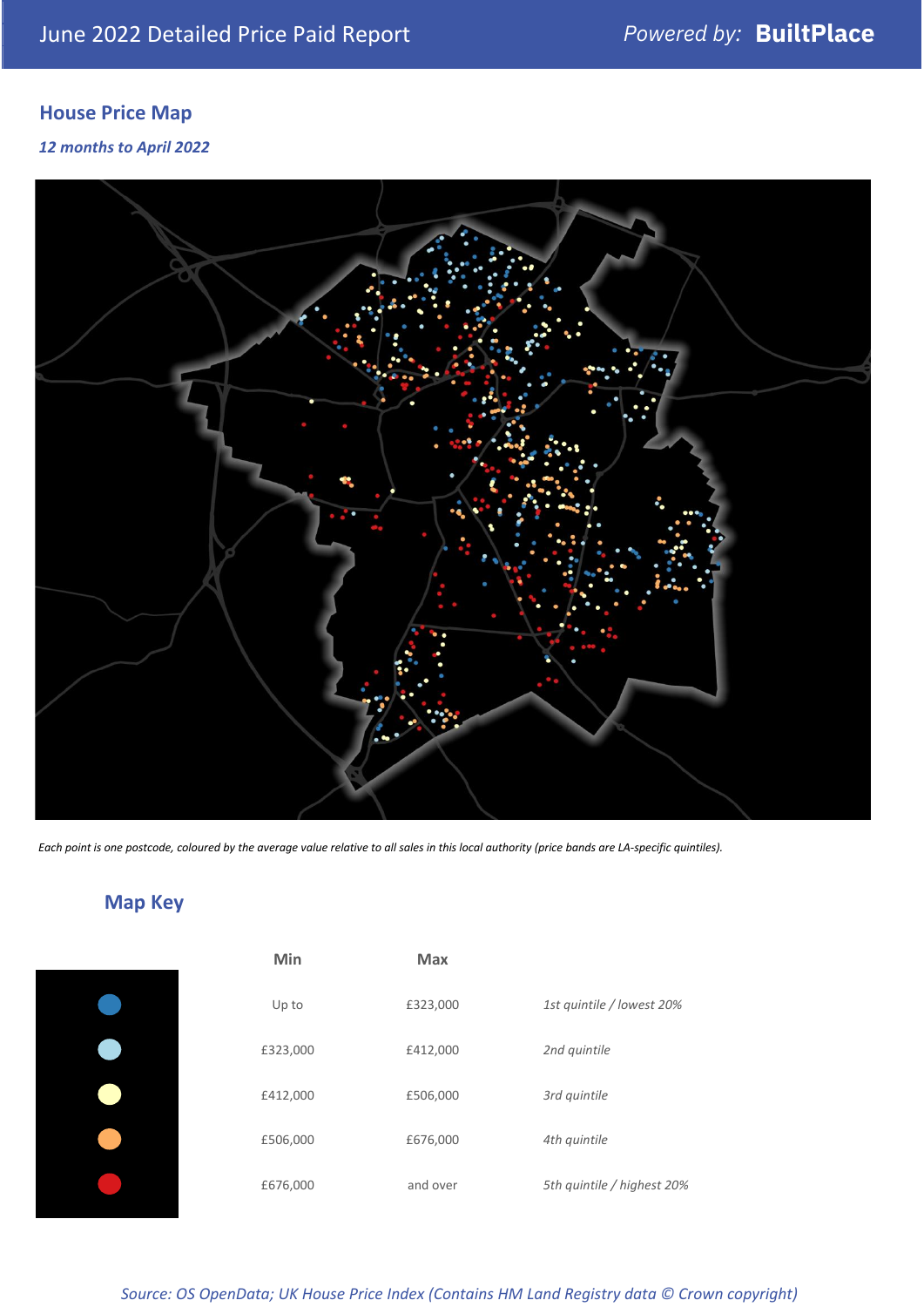## **Average House Price by Property Type**

## *12 months to April 2022*



|                 | <b>New</b> | <b>Second hand</b> |  |  |
|-----------------|------------|--------------------|--|--|
| <b>Flat</b>     | £283,499   | £313,277           |  |  |
| <b>Terraced</b> | £666,525   | £532,942           |  |  |
| Semi-detached   | £668,250   | £568,970           |  |  |
| <b>Detached</b> | £619,950   | £1,089,136         |  |  |

### **House Price Distribution by Year**

*All properties, by price band and calendar year (2020 = year to date)*

|                    | 1997 | 2002 | 2007 | 2012 | 2017 | 2019 | 2020 |
|--------------------|------|------|------|------|------|------|------|
| <b>Under £100k</b> | 66%  | 9%   | 2%   | 2%   | 0%   | 0%   | 0%   |
| £100-200k          | 28%  | 58%  | 21%  | 16%  | 5%   | 4%   | 4%   |
| E200-300k          | 5%   | 21%  | 44%  | 41%  | 12%  | 12%  | 11%  |
| £300-400k          | 1%   | 7%   | 17%  | 21%  | 22%  | 22%  | 20%  |
| £400-500k          | 0%   | 2%   | 7%   | 8%   | 25%  | 22%  | 21%  |
| <b>£500k-1m</b>    | 0%   | 3%   | 7%   | 9%   | 29%  | 33%  | 37%  |
| £1-2m              | 0%   | 0%   | 1%   | 2%   | 7%   | 6%   | 6%   |
| <b>Over £2m</b>    | 0%   | 0%   | 0%   | 0%   | 0%   | 1%   | 1%   |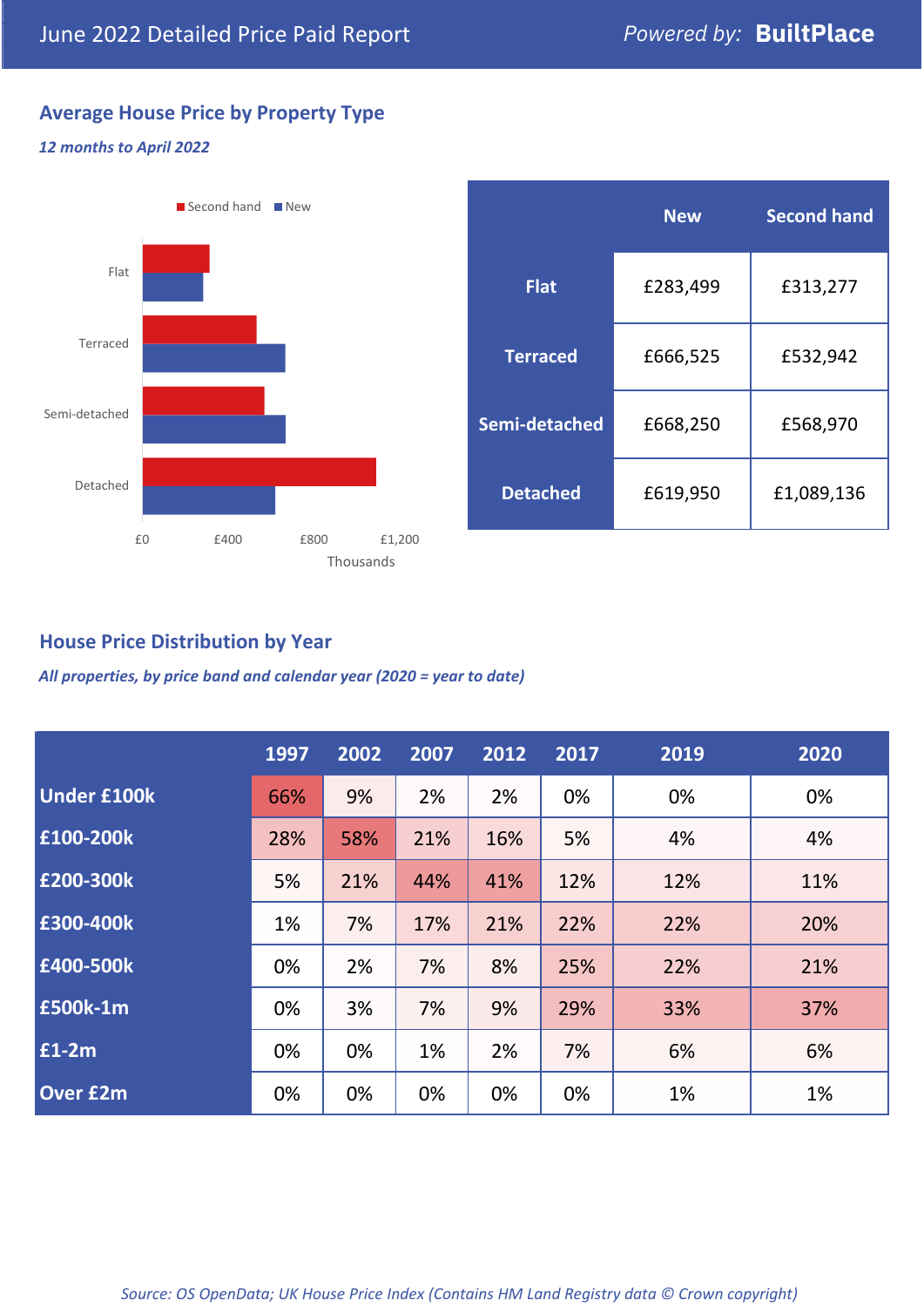## **Transactions (February 2022 data)**

*Annual Transactions, Indexed (2001-05 average = 100)*



There were 1,317 transactions in Cambridge during the 12 months to February 2022. This is 68% of the average from 2001-05 and suggests activity is significantly below pre-downturn levels.

Transactions in Cambridge have fallen by 34.7% since 2014, compared to changes of -11.5% for East of England and -7.7% for England.



#### *Cash and New Build Sales as % of Total, by Year*

*Note: The data on this page EXCLUDES transactions identified as transfers under a power of sale/repossessions, buy-to-lets (where they can be identified by a mortgage), and transfers to non-private individuals - i.e. it comprises only Land Registry 'A' data.*